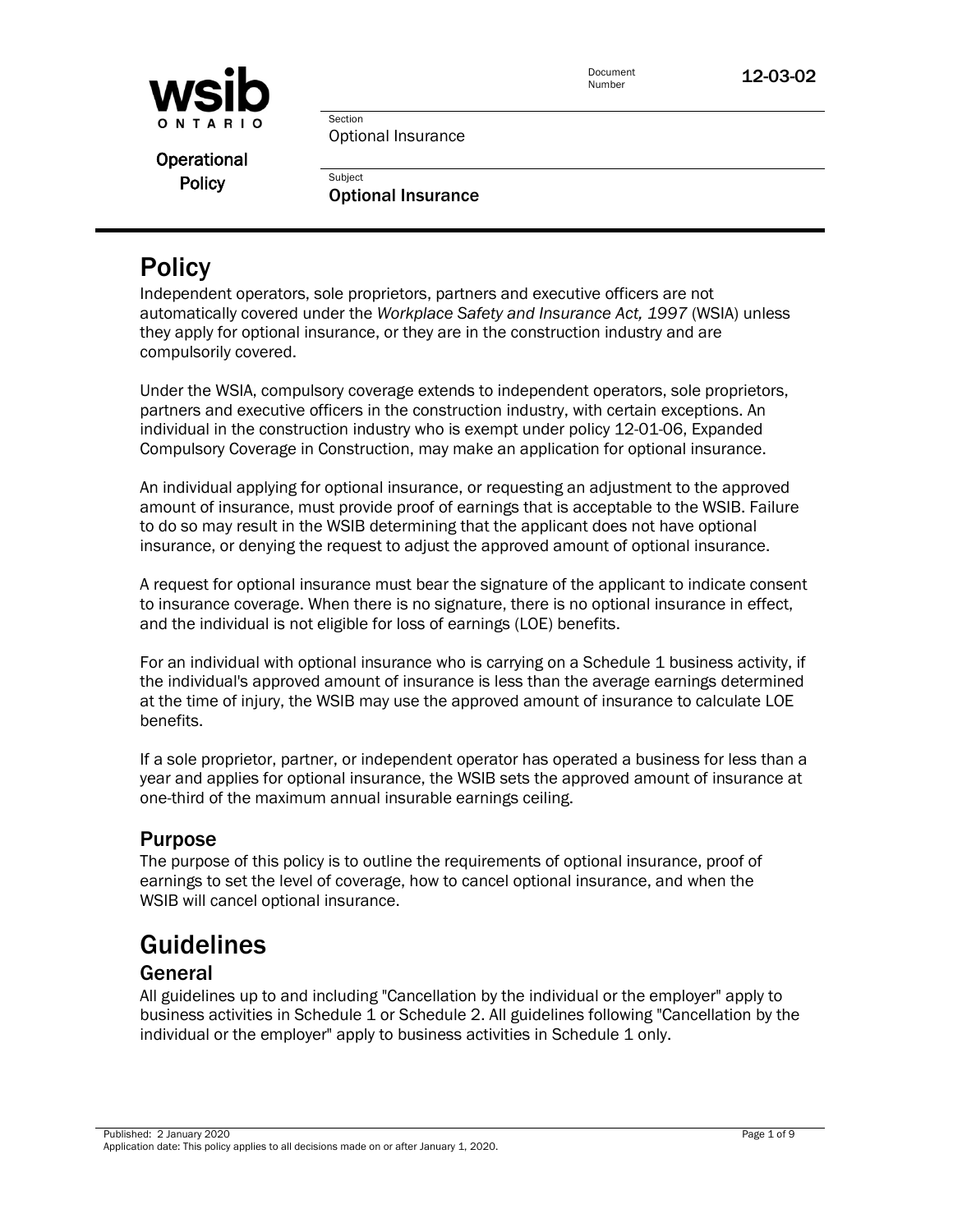

12-03-02

Optional Insurance

Section

**Subject** 

Operational **Policy** 

Optional Insurance

### **Definitions**

#### Optional insurance

Individuals who are not automatically covered under the WSIA but who the WSIB deems, upon application, to be workers to whom the insurance plan applies, are said to have optional insurance.

### Approved amount of insurance

This amount is based on an individual's average earnings, as determined and approved by the WSIB, taking into account the period of insurance requested. The amount is used to calculate optional insurance premiums for the upcoming year.

#### Average earnings

An individual's average annual earnings are calculated from the most recent Canada Revenue Agency (CRA) income tax return or audited financial statement, and are subject to the maximum annual insurable earnings ceiling, see [18-01-02, Benefit Dollar Amounts](http://www.wsib.on.ca/WSIBPortal/faces/WSIBManualPage?cGUID=18-01-02&rDef=WSIB_RD_OPM&fGUID=835502100635000515) - Accidents from 1998. Average earnings are used to calculate LOE benefits.

Unless the individual is an independent operator, sole proprietor, or partner operating for less than a year, the approved amount of insurance for one year cannot be less than the individual's average annual earnings.

#### Earnings

The term earnings, when used on its own or when included in the phrase "proof of earnings", refers to an individual's employment earnings.

#### Executive officers

In addition to executive officers of corporations, certain individuals whose employers are not corporations are also considered executive officers, see [12-03-03, Who Can Obtain Optional](http://www.wsib.on.ca/WSIBPortal/faces/WSIBManualPage?cGUID=12-03-03&rDef=WSIB_RD_OPM&fGUID=835502100635000484)  [Insurance?.](http://www.wsib.on.ca/WSIBPortal/faces/WSIBManualPage?cGUID=12-03-03&rDef=WSIB_RD_OPM&fGUID=835502100635000484)

### Right of action

Individuals with optional insurance lose certain rights of action, see [15-01-05, Third Party](http://www.wsib.on.ca/WSIBPortal/faces/WSIBManualPage?cGUID=15-01-05&rDef=WSIB_RD_OPM&fGUID=835502100635000496)  [Rights of Action.](http://www.wsib.on.ca/WSIBPortal/faces/WSIBManualPage?cGUID=15-01-05&rDef=WSIB_RD_OPM&fGUID=835502100635000496) Those considering optional insurance may choose to seek independent legal advice before applying for optional insurance.

### **Benefits**

In most cases, individuals with optional insurance are entitled to all benefits that would be due to an injured worker, including LOE benefits, health care, etc.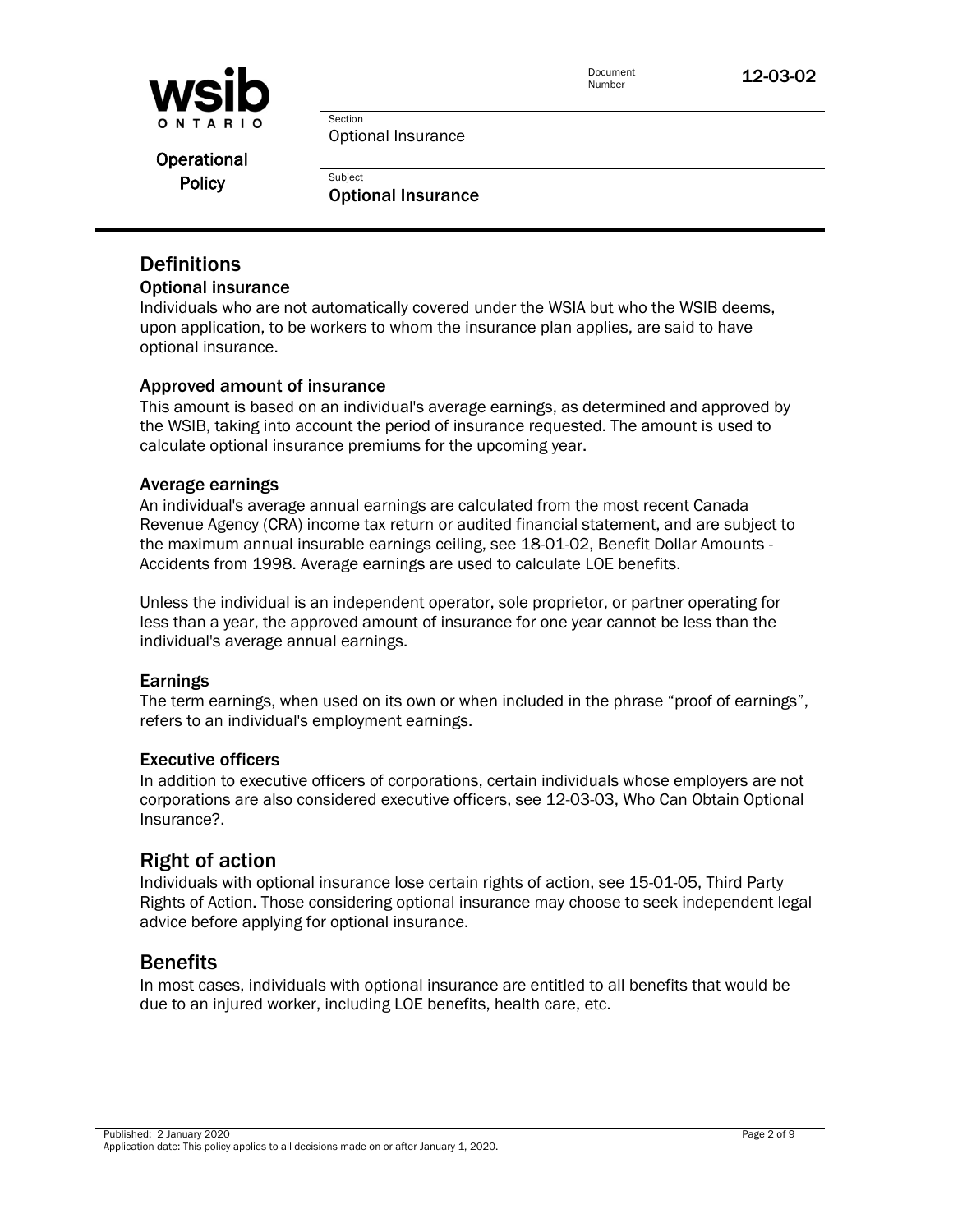

Optional Insurance

Section

**Subject** 

Operational **Policy** 

Optional Insurance

### Exception cases

Eligible individuals who fall into one or more of the following exception categories must notify the WSIB of their employment status when applying for optional insurance. The WSIB then determines the amount of their optional insurance and, for individuals engaged in a Schedule 1 business activity, how their premiums will be reported and paid.

Exception categories include:

- individuals whose earnings are divided among two or more accounts linked to one employer
- executive officers working for two or more employers
- executive officers who also have independent operator, sole proprietor, or partner status in another business, and/or
- individuals eligible for optional insurance who are also part-time workers (not as executive officers) under the WSIA in another business.

### Change of job status

When the job status of individuals with optional insurance changes, optional insurance continues as requested if the individual still holds an eligible position. For example, if a sole proprietor becomes a partner, or an executive officer (such as a director) becomes a chairperson, eligibility for optional insurance is not affected, see [12-03-03, Who Can Obtain](http://www.wsib.on.ca/WSIBPortal/faces/WSIBManualPage?cGUID=12-03-03&rDef=WSIB_RD_OPM&fGUID=835502100635000484)  [Optional Insurance?.](http://www.wsib.on.ca/WSIBPortal/faces/WSIBManualPage?cGUID=12-03-03&rDef=WSIB_RD_OPM&fGUID=835502100635000484)

### How to apply Schedule 1

Individuals apply for optional insurance by completing the [Optional Insurance](http://www.wsib.on.ca/cs/idcplg?IdcService=GET_FILE&dDocName=WSIB012465&RevisionSelectionMethod=LatestReleased)  [Request/Change](http://www.wsib.on.ca/cs/idcplg?IdcService=GET_FILE&dDocName=WSIB012465&RevisionSelectionMethod=LatestReleased) Form, or by sending the WSIB a letter providing:

- the individual's name, address, and telephone number
- the individual's status, i.e., independent operator, sole proprietor, partner, or an executive officer's with specific job title (e.g., general manager, director)
- the date the business was started, if it is already operating
- the insurance period requested (three months to one year, see "Period of insurance" below)
- proof of earnings (see "Premiums for Schedule 1 employers," below) if the individual is:
	- an executive officer, or
	- an independent operator, sole proprietor, or partner in operation for one year or more
- the effective date requested
- the individual's signature and,
- For executive officers, the title and signature of the employer or an authorized officer.

Published: 2 January 2020 Page 3 of 9 Application date: This policy applies to all decisions made on or after January 1, 2020.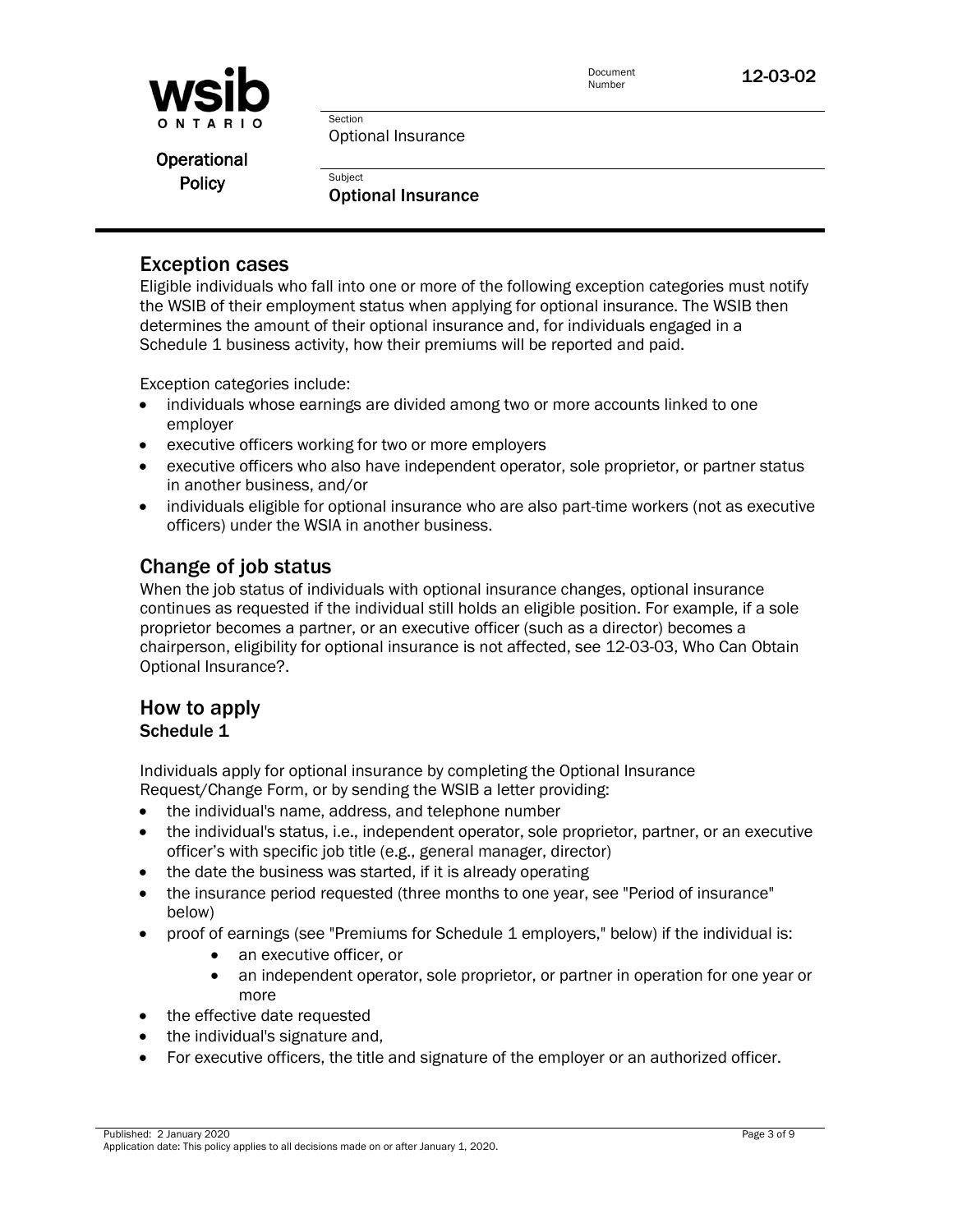| <b>WSID</b>   |                           | Document<br>Number | 12-03-02 |
|---------------|---------------------------|--------------------|----------|
| ONTARIO       | Section                   |                    |          |
|               | Optional Insurance        |                    |          |
| Operational   |                           |                    |          |
| <b>Policy</b> | Subject                   |                    |          |
|               | <b>Optional Insurance</b> |                    |          |

The WSIB does not accept telephone requests for optional insurance.

If an independent operator, or a partner in a partnership not employing workers, is carrying on a business activity not covered under Schedule 1 on a mandatory basis and wants optional insurance, the employer must apply to have the operation added to Schedule 1, see [12-01-02, Employer by Application.](http://www.wsib.on.ca/WSIBPortal/faces/WSIBManualPage?cGUID=12-01-02&rDef=WSIB_RD_OPM&fGUID=835502100635000482)

If an account including optional insurance has an overdue balance, the WSIB does not accept requests for new optional insurance, or for an increased amount of optional insurance, until the amount owing is paid in full.

#### Schedule 2

Executive officers request optional insurance by completing the [Optional Insurance Consent](http://www.wsib.on.ca/cs/idcplg?IdcService=GET_FILE&dDocName=WSIB021026&RevisionSelectionMethod=LatestReleased)  [Form](http://www.wsib.on.ca/cs/idcplg?IdcService=GET_FILE&dDocName=WSIB021026&RevisionSelectionMethod=LatestReleased) Under Schedule 2. The form must be signed and dated by both the applicant and the employer or an authorized officer. The completed consent form is retained by the employer. Insurance is effective as of the date of the signed form.

For an executive officer to be considered for benefits, a copy of the consent form must be filed when an injury is reported with an Employer's Report of Injury/Disease [\(Form 7\)](http://www.wsib.on.ca/cs/idcplg?IdcService=GET_FILE&dDocName=WSIB012386&RevisionSelectionMethod=LatestReleased).

Sole proprietors, independent operators, and partners who carry on a Schedule 2 business activity must contact Schedule 2 Account Services to apply for optional insurance.

### Cancellation by the individual or the employer

Cancellation of optional insurance may be requested by the individual holding the optional insurance. An employer's request to cancel must be in writing, signed and dated.

For individuals engaged in a Schedule 1 business activity, the request to cancel is forwarded to the WSIB. The WSIB then cancels the insurance on the date the cancellation request is received, or on a requested future date. The WSIB issues a notice of cancellation to the individual and, if applicable, to the employer.

For individuals engaged in a Schedule 2 business activity, the request to cancel must be signed and dated by the person cancelling the insurance (the individual holding optional insurance). The request to cancel is retained by the employer, along with the original application. The request takes effect on the most recent date of signing, or a future requested date.

#### Executive officer leaves employer

If an executive officer stops working for the employer, optional insurance is cancelled effective the last day worked. If the officer was working for more than one employer, the optional insurance continues with the other employer(s).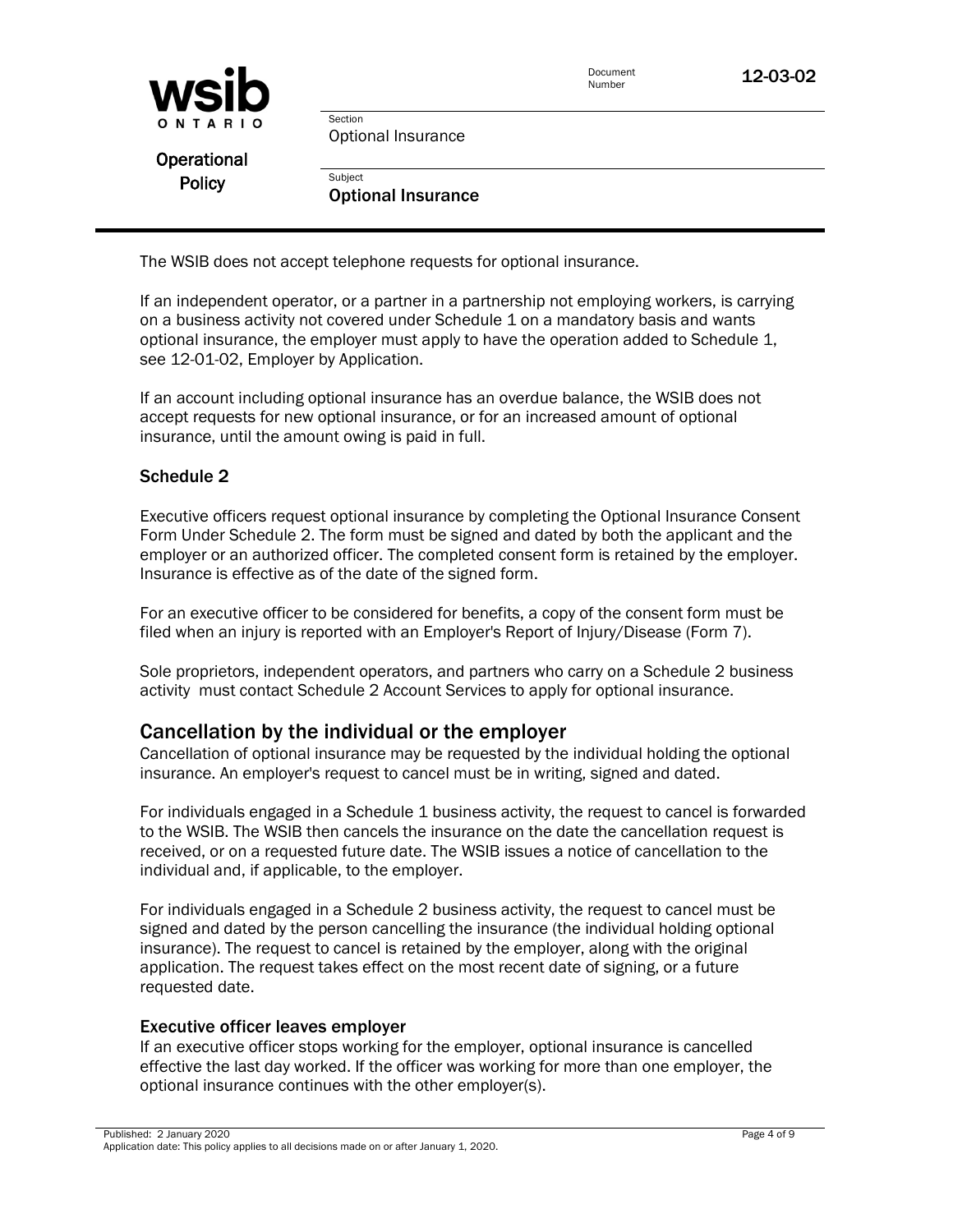

Optional Insurance

Section

**Subject** 

Operational **Policy** 

Optional Insurance

#### Individual no longer eligible

If an individual is no longer eligible for optional insurance because of compulsory coverage in construction or a change in employment status, optional insurance is cancelled from the date the individual's status changed. For example, if a partner in a business ceases to be a partner but stays on as an employee, that individual is no longer eligible for optional insurance.

If an individual in the construction industry is no longer eligible for optional insurance because of a material change in circumstance, optional insurance is cancelled the date of the material change. See [12-01-06, Expanded Compulsory Coverage in Construction.](http://www.wsib.on.ca/WSIBPortal/faces/WSIBManualPage?cGUID=12-01-06&rDef=WSIB_RD_OPM&fGUID=835502100635000482)

#### Business ceases employing help

If a business that has individuals with optional insurance stops employing workers but does not stop operations, optional insurance continues until either the business stops or the insurance is cancelled.

#### Business ceases

If the business of an independent operator, sole employer, proprietor, or partnership without workers is discontinued, optional insurance is cancelled effective the date operations stop. This closure of a business is a reportable material change in circumstance, see [22-01-01,](http://www.wsib.on.ca/WSIBPortal/faces/WSIBManualPage?cGUID=22-01-01&rDef=WSIB_RD_OPM&fGUID=835502100635000534)  [Material Change in Circumstances -](http://www.wsib.on.ca/WSIBPortal/faces/WSIBManualPage?cGUID=22-01-01&rDef=WSIB_RD_OPM&fGUID=835502100635000534) Employer.

#### Death of individual

If an individual with optional insurance dies, optional insurance is cancelled effective the date of death.

#### Individual receiving benefits

If an individual engaged in a Schedule 1 business activity who has optional insurance receives LOE benefits as a result of a work-related injury, the WSIB does not automatically cancel the insurance. It is the individual's responsibility to notify the WSIB if cancellation is desired.

### Cancellation by the WSIB (Schedule 1 only)

The WSIB cancels optional insurance for all individuals under Schedule 1 whose premiums are reported by an employer if

- the employer has an overdue balance on one or more accounts, or
- the WSIB initiates legal action to recover the amount owing.

Cancellation is effective at midnight of the 15th calendar day following the day on which the WSIB issues a notice addressed to the employer and to the individual with optional insurance.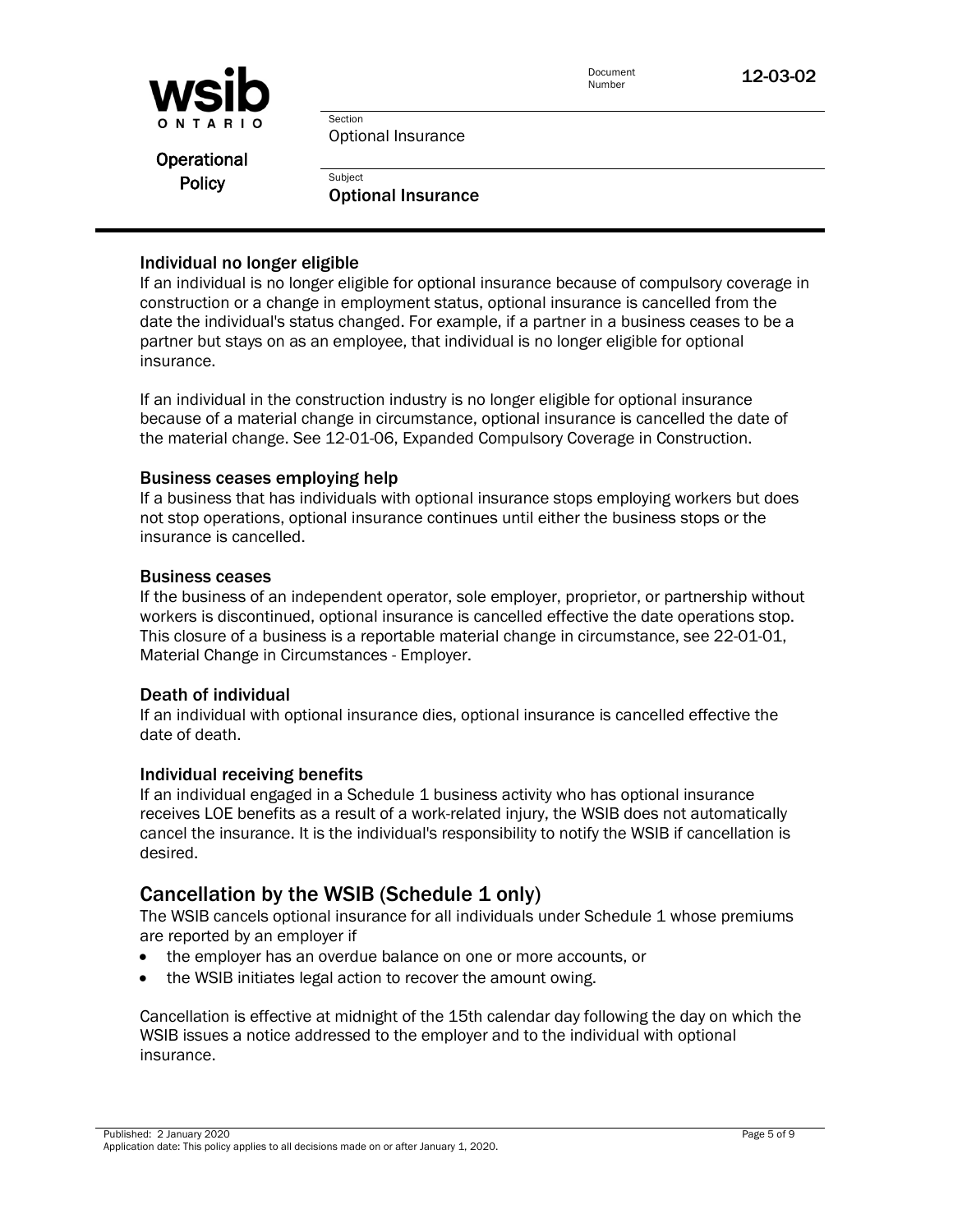

12-03-02

Operational **Policy** 

Optional Insurance

Section

**Subject** 

Optional Insurance

### Unable to locate employer

When correspondence is returned to the WSIB as undelivered, or the WSIB cannot locate the employer's address, the WSIB cancels any existing optional insurance.

### Premiums for Schedule 1 employers

The approved amount of insurance for an individual determines the premiums to be paid for optional insurance. The method for calculating average earnings is described in the following guidelines (the WSIB uses the same method for both premium and benefit calculations.)

Optional insurance premiums for a given year are based on average earnings calculated for a previous year.

### Period of insurance

In most cases, individuals applying for optional insurance request insurance on a continuing basis from the day the insurance comes into effect. However, individuals may request optional insurance for less than a year. The minimum period is three months.

### Proof of earnings

The following guidelines assume that the optional insurance has been requested for a full year on a continuing basis, except where noted.

Acceptable proof of earnings must be provided as requested by the WSIB. Situations where the WSIB requests proof of earnings include those detailed below. Without acceptable proof of earnings, the WSIB may deny an application for optional insurance, cancel existing optional insurance, or determine the approved amount of insurance at its discretion.

#### Average earnings for executive officers

The average earnings for an executive officer are the earnings reported on the previous year's CRA income tax return.

#### In operation less than a year

If the employer has been in operation less than a year and there is no income tax return filing with CRA available, the average earnings are the executive officer's salary as stated by the employer.

#### Average earnings for sole proprietors, independent operators, partners

If an individual has operated a business for one year or more at the time of application, the WSIB determines the average earnings from:

- net business income for the previous year as reported to CRA, subject to audit by the WSIB. The WSIB overestimates the net business income by including such items as:
	- pension plan and RRSP contributions
	- depreciation and amortization

Published: 2 January 2020 Page 6 of 9 Application date: This policy applies to all decisions made on or after January 1, 2020.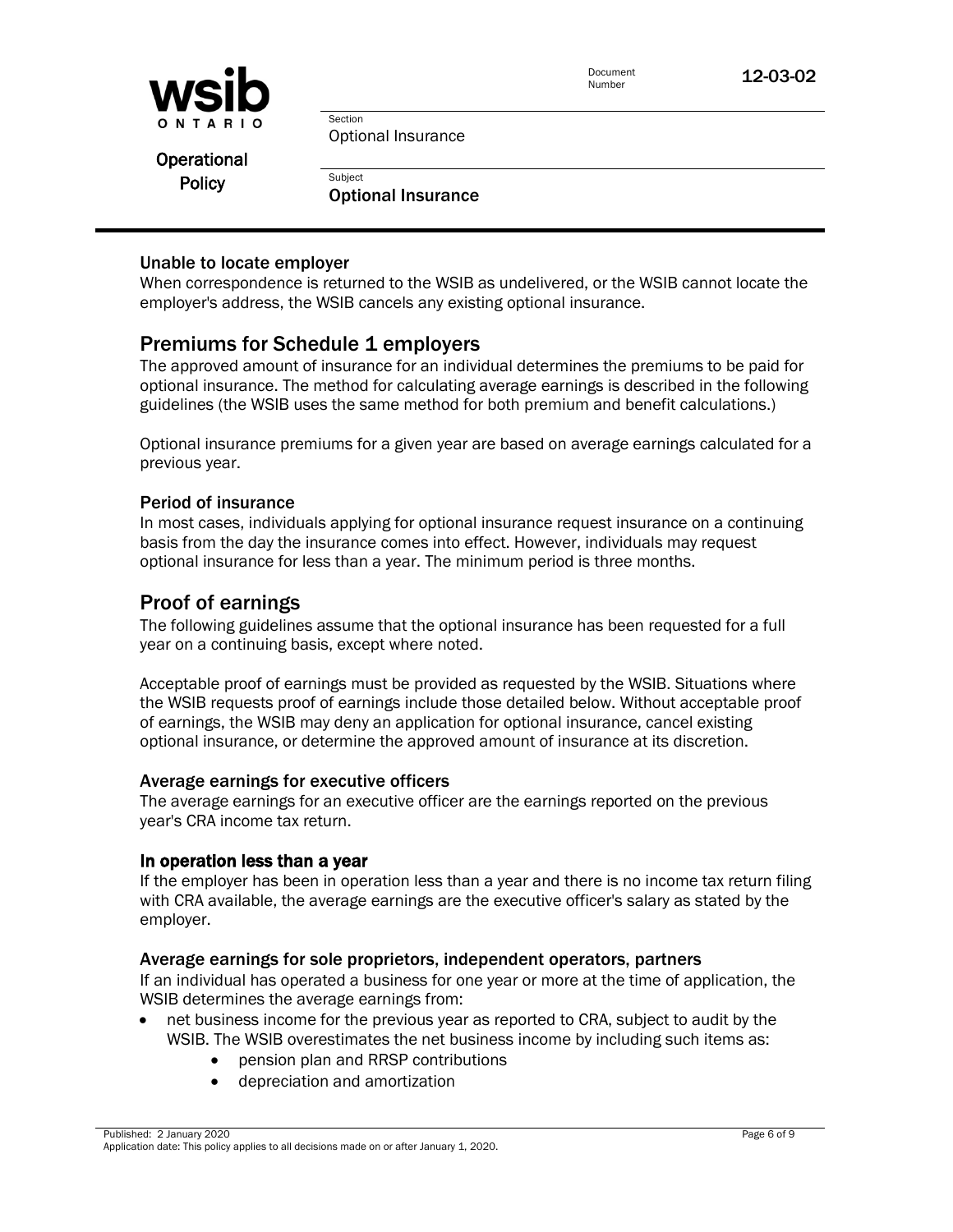

Operational **Policy** 

Optional Insurance

**Subject** Optional Insurance

- charitable donations
- expenses arising out of the individual's use of personal home or vehicle for business purposes
- dividends from the business, and

Section

• other items as appropriate,

or

• an audited financial statement of earnings prepared by a chartered accountant.

#### In operation less than a year

If an individual has operated a business for less than a year at the time of application and requests optional insurance, the WSIB sets the approved amount of insurance at one-third of the maximum annual insurable earnings ceiling. The individual pays premiums based on this amount (see "Payment in advance", below).

### Updating the approved amount of insurance

When an individual reports annual income to CRA (or produces an audited financial statement) and believes that the average earnings for the purpose of optional insurance have changed, the individual must immediately notify the WSIB in the same manner as a new applicant (see "How to apply" above) in order to update the approved amount of insurance.

Individuals whose approved amount of insurance has been set at one-third of the earnings ceiling must also update this amount in the same way after one year of operation.

The WSIB does not require an individual with optional insurance to update the approved amount of insurance more frequently than once a year.

### Effective date

Optional insurance comes into effect on the date acceptable proof of earnings is received in writing by the WSIB.

### Payment in advance

The WSIB may require payment in advance in the following three situations:

### 1 – Newly registered independent operator, sole proprietor, or partner has been in operation less than one year

In this case, the WSIB requires the equivalent of six months of optional insurance premiums in advance, with any remainder of the annual optional insurance premiums to be paid by the next scheduled due date.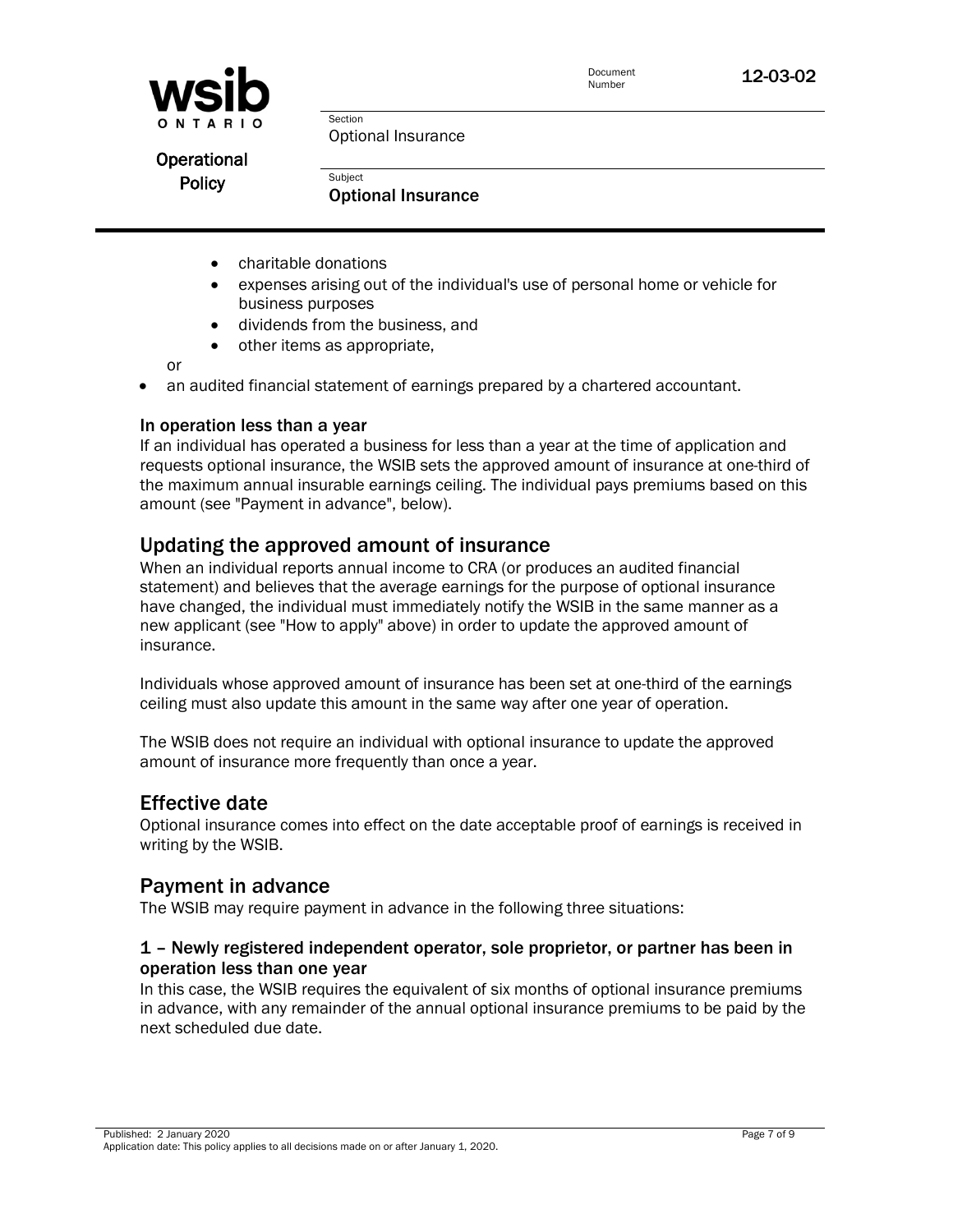| Document |  |
|----------|--|
| Number   |  |



Optional Insurance

Section

**Subject** 

| Operational   |
|---------------|
| <b>Policy</b> |

Optional Insurance

### 2 – Independent operator, sole proprietor, or partner has been in operation for one year or more and requests a clearance certificate upon registration

In this case, the WSIB requires the equivalent of three months of premiums in advance.

### 3 – Individual whose optional insurance has been cancelled by the WSIB requests reinstatement

At the discretion of the WSIB, such an individual may request to have optional insurance reinstated in the same calendar year in which the cancellation occurred. In these cases, the WSIB may request advanced payment, or may require any other conditions deemed necessary.

### Benefits paid on lower amount

If an individual with optional insurance is entitled to LOE benefits as the result of a workrelated injury and

- the individual did not notify the WSIB after the most recent CRA income tax filing or audited financial statement, and
- the average earnings calculated using the most recent CRA income tax filing or financial statement do not match the approved amount of insurance on the account,

the WSIB uses the most recent average earnings calculation, or the approved amount of insurance, whichever is lower, to determine LOE benefits.

If the average earnings based on the most recent filing or statement are lower than the approved amount of insurance, the WSIB does not refund the difference between the premiums already paid and the premiums that would have been paid based on the lower earnings amount.

#### Zero average earnings

If based on the most recent CRA income tax return or financial statement, if a claimant's average earnings are zero or less than zero (i.e., a net loss for the year), the WSIB does not pay LOE benefits. However, it provides health care and other benefits.

### Deduction from benefits

When an individual is entitled to benefits due to a work-related injury and has amounts owing on their account, the WSIB may deduct the amount owing from any benefits payable to that individual.

### Application date

This policy applies to all decisions made on or after January 1, 2020.

### Document history

This document replaces 12-03-02, dated April 1, 2016.